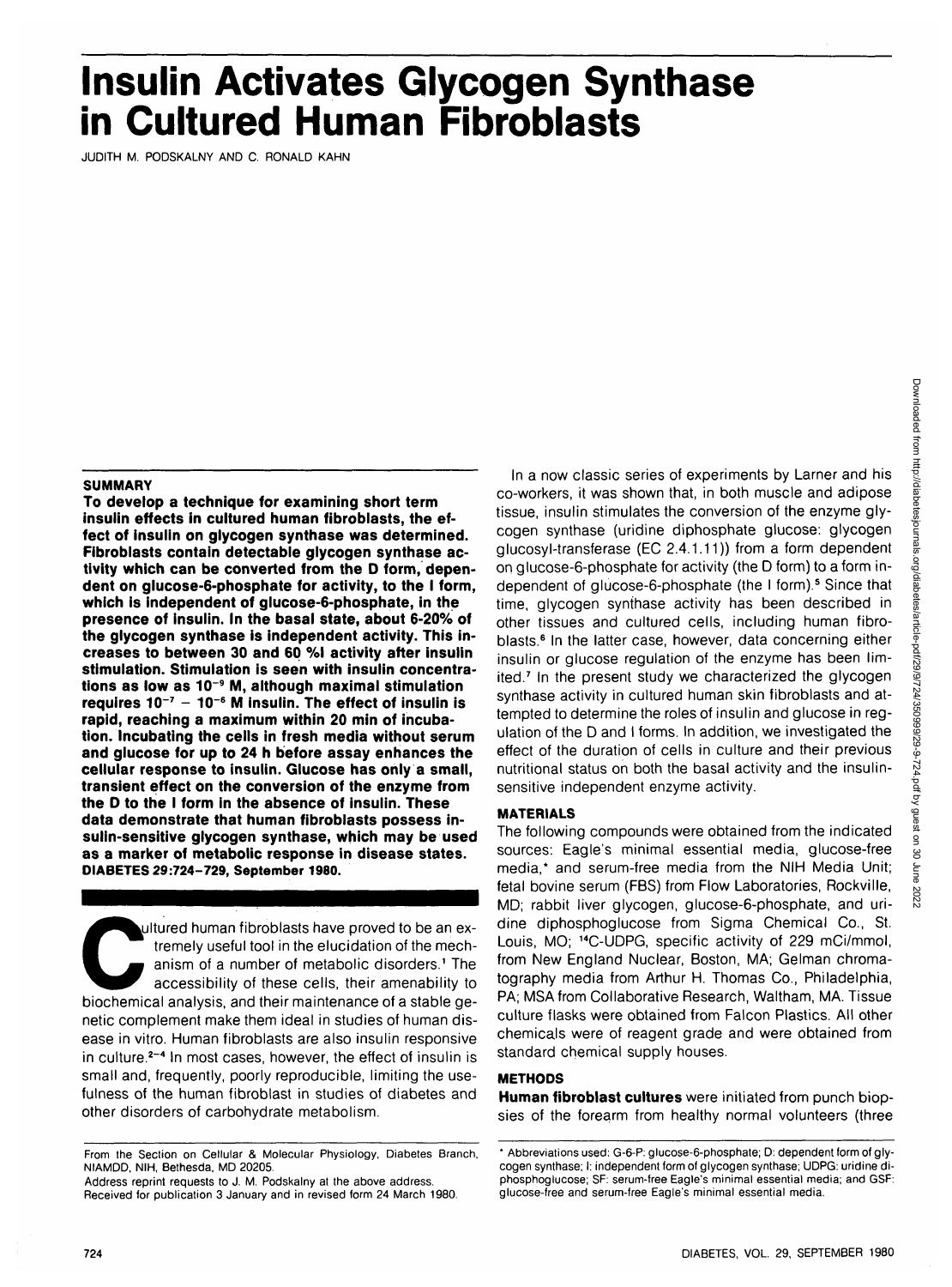women, aged 19-20, and one man, aged 40) and were grown in Eagle's minimal essential media supplemented with 20% FBS and nonessential amino acids in a humidified CO<sub>2</sub> incubator at 37°C. For routine passage, the cells were subcultured weekly at a 1:3 dilution in 75 cm<sup>2</sup> flasks. For experiments, 2  $\times$  10<sup>5</sup> cells were incubated in 20  $\times$  100 mm culture dishes and were used with or without subsequent feedings as indicated. Cells were used between the fourth and eighteenth passages and were routinely negative when tested for mycoplasma contamination (Microbiological Associates).

**Glycogen synthase assay.** For assaying for glycogen synthase, the growth media were replaced by 3 ml Eagle's minimal essential media without glucose, supplemented with 1 mg/ml bovine serum albumin (BSA) and additions as indicated. Cells were incubated for 30' at 37°C in a humidified CO<sub>2</sub> incubator, after which time the media were aspirated and 2 ml cold NaF-EDTA solution (100 mM NaF and 10 mM EDTA) was added for 15-30 s. The cells were scraped into tubes using a rubber policeman, centrifuged, and the pellet resuspended in NaF-EDTA solution. The cells were then disrupted by sonication with a Biosonic III instrument at a setting of 30 for 5 s. The particulate fraction was removed by centrifugation for 2 min at 10,000 rpm in a Beckman model B centrifuge, and the supernatant was assayed for glycogen synthase activity.

The enzyme assay was conducted using a modification of the method of Thomas:<sup>8</sup> 30  $\mu$ l of the cell supernatant was added to 60  $\mu$ I of a solution containing 50 mM Tris-HCI (pH 7.8), 20 mM EDTA, 25 mM NaF, 10 mg/ml glycogen, 6.7 mM UDPG, approximately 100,000 cpm  $^{14}$ C-UDPG, (sp act = 229 mCi/ml) with or without 7.2 mM G-6-P. Incubation was for 20' at 30°C, after which time 50  $\mu$ l of the reaction mixture was spotted on Gelman chromatographic strips, dried, and then subjected to ascending chromatography in 66% ethanol with 0.1M ammonium acetate according to the method of Huang and Cabib.<sup>9</sup> The strips were again air dried, cut, and counted in a Searle Delta 300 liquid scintillation system using ACS as the scintillation cocktail. Glycogen synthase I activity was defined as that measured in the absence of G-6-P, and total activity as that measured in the presence of G-6-P.<sup>10</sup> In our hands, this method yields results similar to those obtained with the method of Larner.<sup>5</sup> Proteins were determined by the method of Lowry et al.<sup>11</sup> using bovine serum albumin as a standard. Glycogens were determined by a modification of the method of Lo et al.<sup>12</sup> using rabbit liver glycogen as a standard.

#### **RESULTS**

Cultured human fibroblasts possess glycogen synthase activity capable of incorporating 14C-UDP glucose into glycogen. When increasing amounts of cell supernatant protein were added to the glycogen synthase assay, there was a linear increase in the percent of <sup>14</sup>C-UDPG incorporated into glycogen as determined by chromatographic separation in ethanol-ammonium acetate buffer (Figure 1A). This assay was conducted in the presence of glucose-6-phosphate, and it represents total activity. In three experiments in which the protein concentration in the cell supematants was measured on each sample in the assay,  $0.39 \pm 0.05$  nmol of UDP 14C-glucose was incorporated per milligram cell supernatant protein ( $\bar{x} \pm SD$ ). However, both in the basal state



**FIGURE 1. (Upper Panel) Effect of protein concentration on glycogen synthase activity. A pooled supernatant from Insulin-stimulated and control cells was assayed in Increasing volumes to achieve the indicated protein concentrations. The assay was carried out in the presence of G-6-P as described in MATERIALS AND METHODS. The data are expressed as both cpm of "C-UDPG incorporated into glycogen (left axis) and the percent of added label incorporated into glycogen (right axis). (Lower Panel) Time course at 30°C. A pooled supernatant from insulin-stimulated and control cells was assayed in the presence (•) or absence (O) of G-6-P as described in MATERIALS AND METHODS. Data are expressed as percent "C-UDPG incorporated Into glycogen.**

and after insulin stimulation, a fraction of the activity (10- 30%) did not require glucose-6-phosphate for activity, i.e., it was present in the independent form. The incorporation of 14C-UDP glucose into glycogen in both the presence and the absence of glucose-6-phosphate was linear for up to 45 min at 30°C (Figure 1, bottom). For all subsequent assays, a 20 min time period was used to ensure adequate activity while remaining on a linear portion of the curve.

The percent of G-6-P-independent glycogen synthase activity and its response to insulin varied with the duration of cells in culture (Figure 2). Early after plating (3 days), the percent of independent glycogen synthase activity was relatively high, and the stimulation by a maximal concentration of insulin (1.6  $\times$  10<sup>-7</sup> – 1.6  $\times$  10<sup>-6</sup> M, 1  $\mu$ g/ml = 1.6  $\times$  10<sup>-7</sup> M) was small. As the fibroblasts became confluent, the percent independent (I) basal activity decreased; that is, more of the glycogen synthase activity was in the D form. At the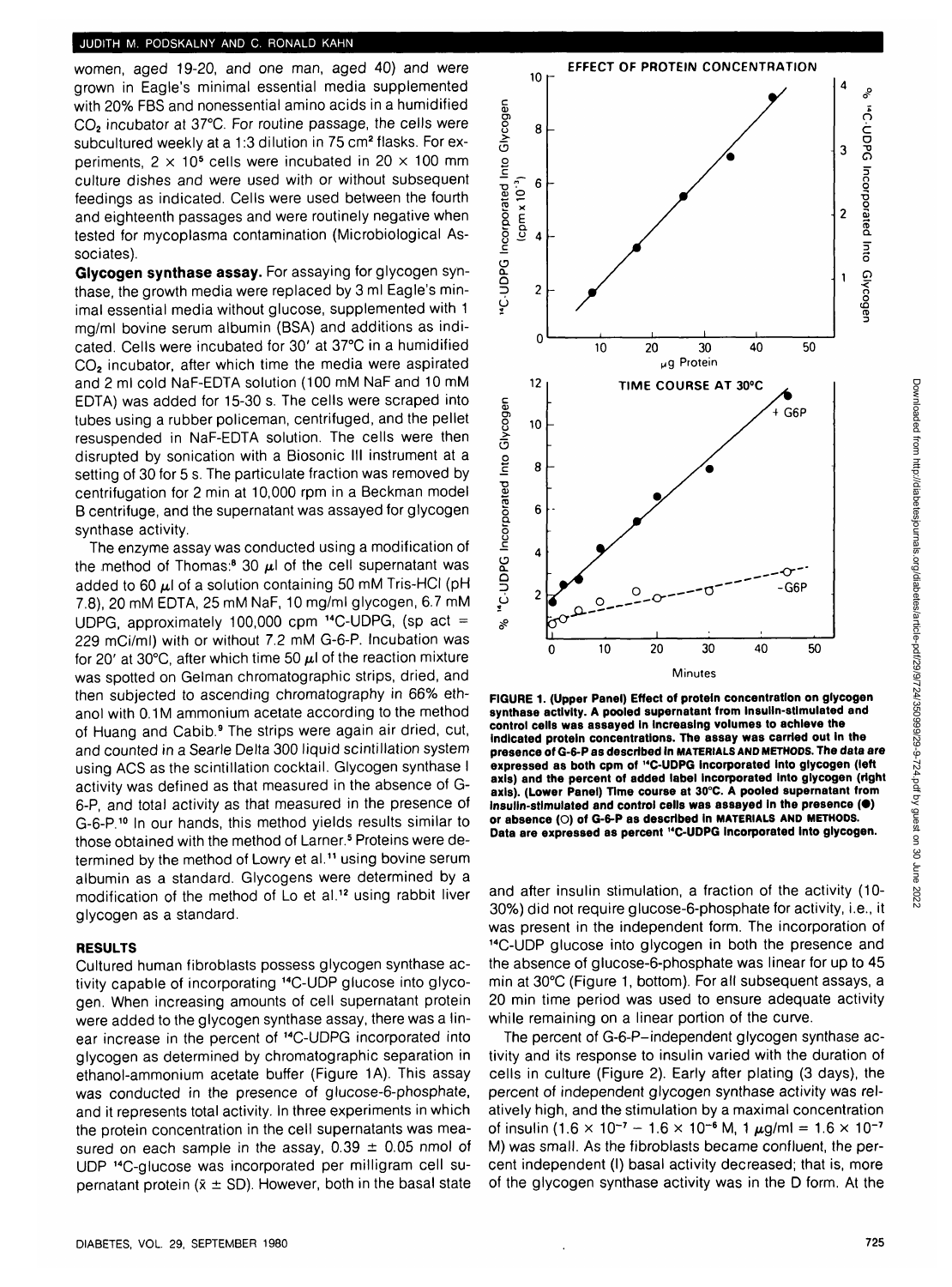

**FIGURE 2. Glycogen synthase activity as a function of days in culture. Cells were plated on day 0 and then assayed without media change on the indicated days in the presence (solid bars) and absence (open bars) of 1.6 x 10" <sup>6</sup> M Insulin as described In MATERIALS AND METHODS. Data are expressed as %l activity in the lower panel and as the fold Increase of insulin-stimulated cells over unstimulated cells in the upper panel.**

same time, the ability of insulin to stimulate the conversion of the D to the I form increased. After 8 days of culture, insulin stimulated the %l activity by 2.7 fold. No systematic change in total glycogen synthase activity was observed throughout the time frame studied. For all subsequent experiments, cells were used only 8-10 days after plating.

The finding that the cells became more insulin responsive after longer periods of culture suggested that depletion of nutrients from the media might increase insulin responsiveness. To investigate this in a more systematic way, cells were deprived of either serum or of serum and glucose for 24 h before study. As can be seen in Figure 3, depriving the cells of serum and glucose for 24 h before assay had little effect on the basal %l activity but enhanced the response of the cells to both insulin and to insulin with glucose. Typically, insulin increased the %l activity twofold to fourfold over unstimulated levels if the cells were kept in GSF media for 24 h before study.

The time course of the effect of glucose and serum deprivation is shown in more detail in Figure 4. Note that the absence of glucose and serum for up to 48 h has little effect on the percent independent activity in the basal state, but, after as little as 2 h, there was some increase in insulin-stimulated glycogen synthase %l activity. This increased progressively, reaching a maximum at 24 h of deprivation. The glycogen content of the cells after 24 h in GSF media did not change significantly. The starved cultures contained 217  $\pm$ 66  $\mu$ q glycogen/mg protein ( $\bar{x} \pm$  SD, N = 12 experiments)



**FIGURE 3. Effect of glucose deprivation on stimulation. Confluent 7 day-old cultures were changed to either SF media (upper panel) or to GSF media (lower panel) 24 h before assay. The cells were then incubated for 30 min in fresh GSF media with the following additions as indicated: D-glucose, 1 mg/ml; 2-deoxy-glucose, 1 mg/ml; insulin, 1.6 x 10~<sup>6</sup> M. Data are expressed as %l activity as described In METHODS.**

as compared with unchanged cultures, which contained  $239 \pm 63 \mu$ g glycogen/mg protein.

As with adipose tissue,<sup>5</sup> the time course of insulin-stimulated conversion of glycogen synthase from the D to the I form was rapid (Figure 5). Whether or not the cells were preincubated for 24 h in glucose- and serum-free media, the glycogen synthase-independent activity was maximally stimulated by insulin within 20-30 min and remained stably elevated for up to 90 min. Half-maximal stimulation of glycogen synthase occurred within 5 to 15 min. Insulin, however, had no consistent effect on total glycogen synthase activity (data not shown). Also, there was no change in the basal %l activity of the enzyme during the 90 min period of incubation in media without insulin. The basal %l activity of fibroblasts under our culture and assay conditions was 12.8  $\pm$ 6.8 ( $\bar{x} \pm$  SD; N = 51 experiments on four control cell strains).

Previous studies in both adipose tissue and muscle<sup>5,15</sup> suggested an important role for glucose or glucose-6-phosphate in modulation of glycogen synthase activity. To explore this effect in the fibroblast, the effect of glucose was investigated over the range of 0-50 mg/ml. Although an occasional experiment showed a small effect of glucose (Figure 3) on the basal and stimulated %l activity following a 30' incubation, more systematic studies failed to reveal any consistent or reproducible response to glucose in this time frame in either the presence or absence of insulin. In experiments using much shorter incubation times, i.e., 2-12 min, glucose did have a consistent, although transient, stimulatory effect (Figure 6). This effect was seen best at 4 h of pretreatment with GSF media, rather than the usual 24 h. Similarly, 2-deoxyglucose occasionally showed a small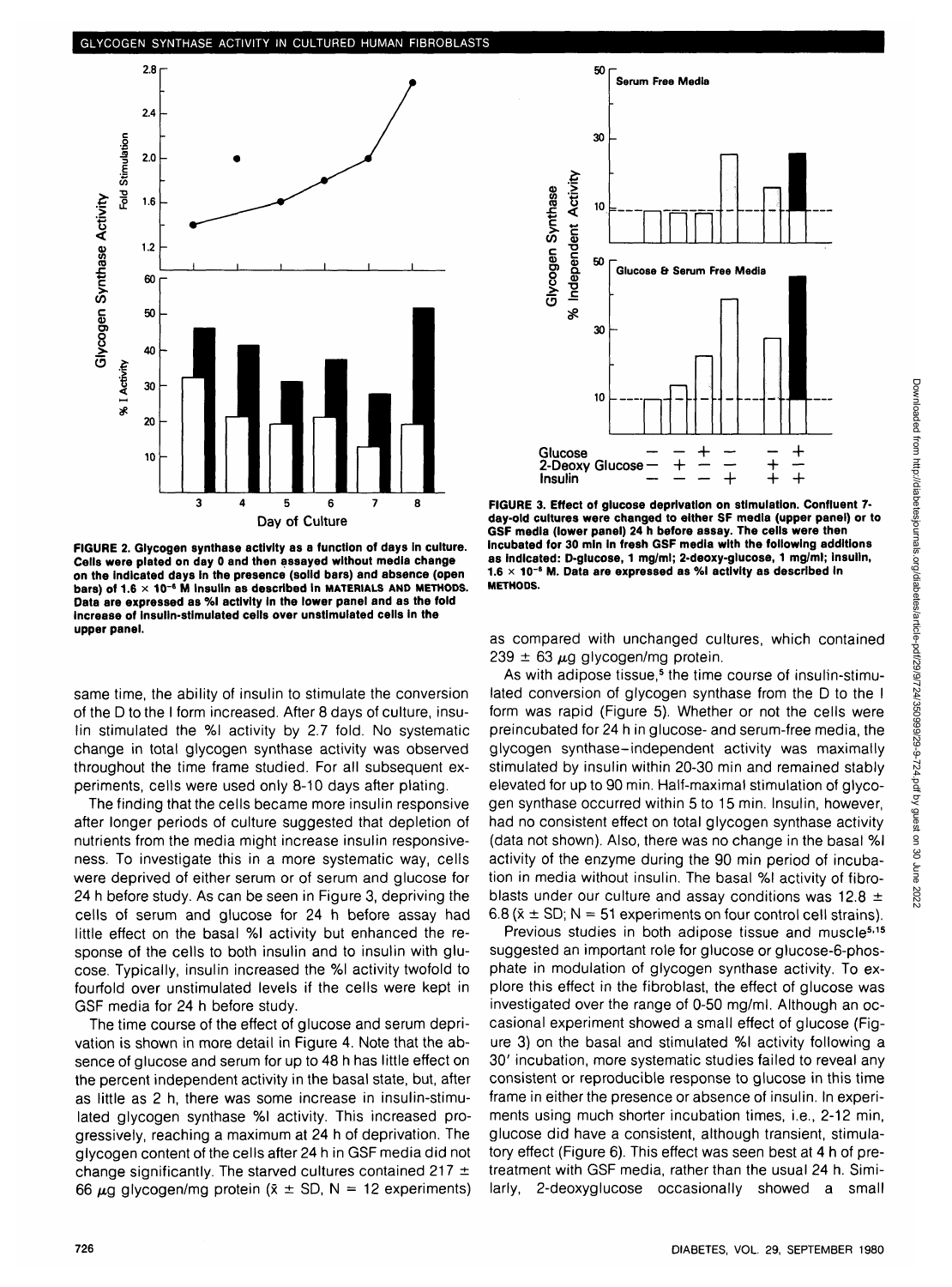

**FIGURE 4. Time course of glucose and serum deprivation. Confluent cultures In sets of four dishes were changed to GSF media for the Indicated times before being assayed for glycogen synthase activity. The change of media was made at appropriate times to allow for the assay of enzyme activity of all cells at the same time. Thirty minutes before harvesting the cells, insulin (1.6 x 1O~S M) was added to two dishes of each set. Glycogen synthase activity in the presence (closed bars) and absence (open bars) of insulin was assayed as described In METHODS. Data are expressed as %l activity in the lower panel. In the upper panel, the data are expressed as the ratio of the Insulin-stimulated to the unstlmulated activity on the left ordlnate (•-• ) and as the absolute increase In %l activity on the right ordinate (O---O).**

enhancement of basal or insulin-stimulated activity (Figure 3), but this was not reproducible under the usual assay conditions.

In contrast with the marked sensitivity of glycogen synthase to insulin in the adipose cell,<sup>13</sup> stimulation of glycogen synthase in the fibroblast requires relatively high concentrations of insulin. Reproducible stimulation was observed with an insulin concentration of  $1.6 \times 10^{-9}$  M, and a small effect of insulin was observed in some experiments at concentrations as low as  $1.6 \times 10^{-10}$  M. The effect of insulin was maximal at a concentration of  $1.6 \times 10^{-7}$  M, and half-maximal stimulation varied from  $1.6 - 10 \times 10^{-9}$  M (i.e., 10-60 ng/ml) (Figure 7). The insulin dose-response curve was similar in the presence or absence of D-glucose (data not shown).

Fibroblasts possess receptors for both insulin and the insulin-like growth factors.<sup>16,17</sup> One such growth factor is multiplication-stimulating activity (MSA). MSA and insulin share an affinity for each other's receptors. MSA was tenfold less potent than insulin in stimulating %l activity (Table 1). This is more potent than such insulin-like effects as glucose oxidation in other tissues, where MSA is generally only about 1% as active as insulin.<sup>18</sup> In more recent experiments with different lots of MSA supplied by the same company, MSA was equipotent with insulin at the concentrations tested.



**FIGURE 5. Time course of insulin stimulation. Confluent cultures were incubated for 24 h in either SF media (0.0) or GSF media (A, A) before addition of 1.6 x 10~6 M Insulin (solid symbols) or control media (open symbols). Additions of Insulin and control media were made at appropriate times during the 90 mln of incubation to give the indicated exposure times. Data are expressed as %l activity.**

Until standardized preparations of MSA are available, interpretation of these data is difficult. Antibody to the insulin receptor obtained from a patient with the type B syndrome of insulin resistance and acanthosis nigricans (patient B-218) also was able to stimulate an increase in %l activity (Table 1). As with insulin, however, antibody stimulation of fibroblasts required somewhat higher concentrations than were needed to stimulate adipocytes.<sup>20</sup>

# **DISCUSSION**

Glycogen synthase, the key enzyme in the regulation of glycogen synthesis, was previously demonstrated in a wide variety of cells,<sup>10,21-23</sup> including cultured human diploid fibroblasts.<sup>6</sup> The conversion of the D (or b) form, whose activity depends on the presence of glucose-6-phosphate acting as an allosteric activator, to the I (or a) form, which is independent of glucose-6-phosphate for activity, appears to involve dephosphorylation of the enzyme.<sup>10</sup> Although other insulin effects have been demonstrated in human fibroblasts, the ability of insulin to alter the glycogen synthase activity has not been previously reported, except in abstract form.<sup>7</sup>

In the present study, we demonstrated that glycogen syn-

**FIGURE 6. Glucose time course. Confluent cells were changed to GSF media for 4 h and then Incubated with 2 mg/ml D-glucose for the indicated times. Data are expressed as the average ± SEM for four experiments.**

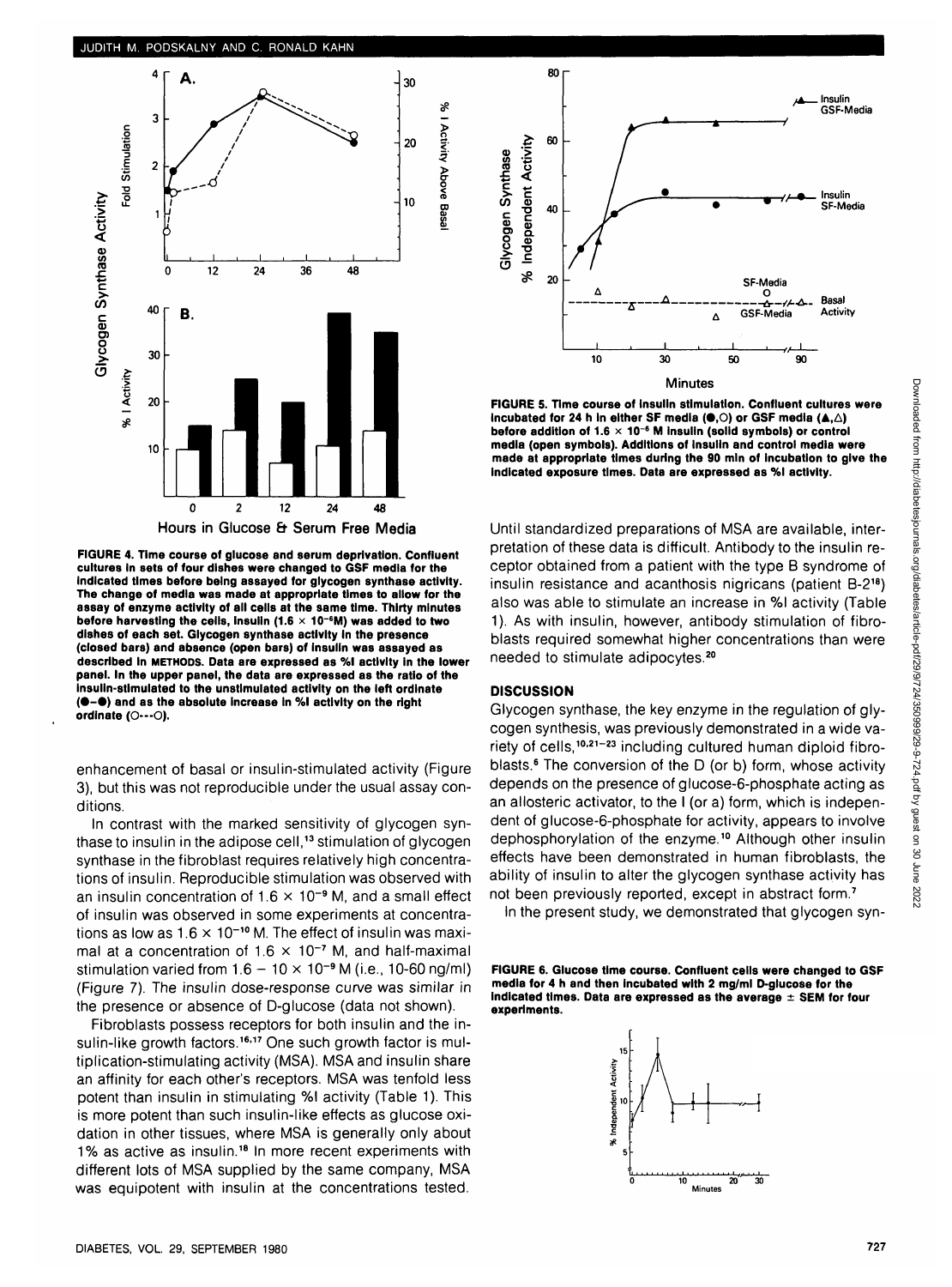

**FIGURE 7. Insulin dose response. Confluent cells were changed to GSF media for 24 h and then Incubated for 30 min in the indicated concentrations of insulin before being assayed for glycogen synthase activity. Data are expressed as %l activity ± SEM for a total of 12 experiments on four control subjects.**

thase activity in human fibroblasts can be converted from the G-6-P-dependent (D) to the G-6-P-independent (I) form upon incubation with insulin. As seen with other insulin-responsive tissue, this increase in the percent I activity occurs with little or no change in total enzyme. The stimulation is rapid, and the cells typically display a twofold to fourfold increase in their percent I activity. This is similar in magnitude to the increase in activity observed in freshly isolated rat adipocytes.<sup>13</sup> In the adipocyte, however, glucose added to the incubation media during the stimulation period results in an increased percent I activity. This is thought to result from the formation of glucose-6-phosphate, since glucose analogues which can undergo phosphorylation mimic this effect, whereas those analogues which cannot be phosphorylated are without effect on glycogen synthase activity.<sup>5,15</sup> In this respect, the fibroblast behaves somewhat differently from the adipocyte, since only a slight, transient effect of glucose could be demonstrated on glycogen synthase activity in either the presence or absence of insulin. Similarly, 2-deoxyglucose was not consistently stimulatory. We cannot exclude some role for G-6-P in activation of the enzyme in cultured human fibroblasts, since we have not measured the concentration of this metabolite in the intracellular water.

Although it is generally agreed that activation of glycogen synthase involves dephosphorylation, the mechanism(s) by which insulin and glucose induce this change is complex and still uncertain. Lawrence et al. presented data to suggest that insulin exerts its effect in adipose tissue in two ways.<sup>13</sup> First, by activating glucose transport, with a resultant increase in glucose-6-phosphate which binds to glycogen synthase, making it a better substrate for the phosphatase, and secondly, by some less well defined effect of insulin independent of glucose transport. Nuttall et al.<sup>24</sup> presented data suggesting that the latter effect in muscle may be the result of activation of synthase phosphatase activity.

Insulin stimulation of glycogen synthase in the cultured fibroblast also differs from that in adipocytes in that higher concentrations of insulin  $(10^{-9} - 10^{-8}$  M) are required to produce the biologic effect. It is known that the human fibroblast has receptors for insulin-like growth factors which bind multiplication-stimulating activity (MSA) and insulin with almost equal potency.<sup>16</sup> Whether insulin activates glycogen

TABLE 1

Stimulation of %l activity in human fibroblasts

| Experiment 1*             | Concentration |             | Stimulation<br>(fold increase) |
|---------------------------|---------------|-------------|--------------------------------|
|                           | Insulin       | <b>MSA</b>  |                                |
|                           | (nM)          | (nM)        |                                |
|                           | 16.7          |             | 2.6                            |
|                           | 83.3          |             | 3.0                            |
|                           | 1670.0        |             | 3.3                            |
|                           |               | 11.5        | 1.45                           |
|                           |               | 57.5        | 2.6                            |
|                           |               | 1150.0      | 2.75                           |
| Experiment 2 <sup>+</sup> | Insulin       | Anti-R      |                                |
|                           | (nM)          | $(\mu g/m)$ |                                |
|                           | 0.167         |             | 1.2                            |
|                           | 1.67          |             | 2.2                            |
|                           | 16.7          |             | 2.9                            |
|                           |               | 20          | 2.65                           |

\* Basal of 11 %l activity

f Basal of 12.5 %l activity

Data are expressed as the fold increase above basal %l activity after 30' of incubation with the indicated concentrations of insulin, MSA, or anti-insulin receptor antibody (Anti-R). (1 nM insulin =  $6$ ng/ml; 1 nM MSA =  $8.7$  ng/ml).

synthase in fibroblasts by binding to the insulin receptor, or to a growth factor receptor, or to both remains uncertain. Certainly, in the concentration range used, insulin will bind to both insulin and growth factor receptors.

Antibody to the insulin receptor also activates glycogen synthase, but it requires relatively high concentrations. These findings are consistent with activation of glycogen synthase by the binding of the stimulatory ligands to either the insulin or the insulin-like growth factor receptor. The concentrations of insulin used with fibroblasts are similar to the concentrations required for stimulation of glycogen synthase activity in HeLa cells<sup>25</sup> as well as to the dose response reported in abstract form by Craig and Larner<sup>7</sup> for fibroblasts.

One of the most interesting aspects of the present study is the marked change in glycogen synthase activity with both duration of culture and nutrient depletion. After the first several days of culture, there is a substantial decrease in the percent of independent glycogen synthase activity, while the %l activity after insulin stimulation increases. This can be further magnified by depriving the cells of all serum and glucose for 24 h before use in the assay. The reason for this marked effect of nutrient depletion is not clear. When adipose tissue is taken from fasting rodents, it has both a decreased glycogen content and a decreased ability to incorporate labeled glucose into glycogen.<sup>26</sup> Both these findings rapidly revert upon refeeding of the intact animal. Similarly, in cultured cells, there is often a decrease in glycogen stores with prolonged nutrient depletion. However, with HeLa cells, as well as two cell lines of neuronal origin, this was associated with an increase in the basal %l activity of glycogen synthase.<sup>23,25</sup> Huang found that glycogen synthase in choriocarcinoma cells is not able to be converted from the D to the I form, except after glucose starvation.<sup>27</sup> The effect in these cells depends on protein synthesis during the starvation period. He interprets his data as suggesting that glycogen synthase is partially dephosphorylated during starvation, making the D form of the enzyme a better